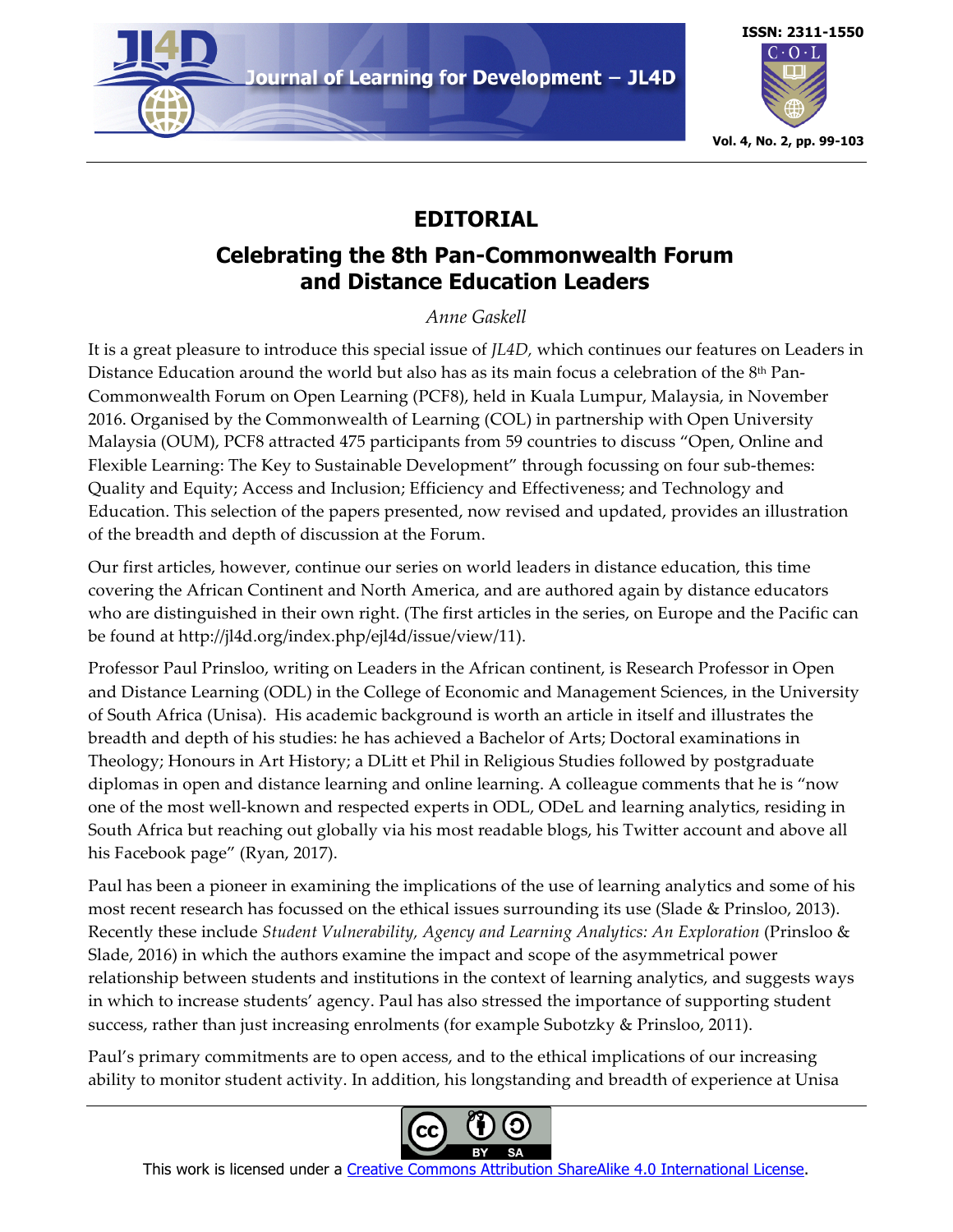and his collaborative and supportive engagement with fellow academics (evident in his article), make him the ideal guide to our series on ODeL Leaders in the African Continent.

Professor Mohamed Ally, writing on North American Distance Education Leaders is also highly distinguished in the field of ODeL. He is currently Professor in the Centre for Distance Education and Researcher in the Technology Enhanced Knowledge Research Institute (TEKRI) at Athabasca University, Canada. Mohamed is particularly noted for his engagement with the potential of new technologies to enhance both learning and training; for example he was one of the Founding Directors of both the International Association of Mobile Learning (IamLearn) and the International Association for Blended Learning (IABL) for whom he is past Vice-President. Mohamed has also contributed extensively to areas, which are perhaps sometimes less commonly discussed in the context of ODeL, such as libraries (Needham & Ally, 2008); and training and development − he was, for example, President of the International Federation of Training and Development Organizations (IFTDO).

However Mohamed has probably made his most significant contributions to the development of ODeL through his seminal works on the use of mobile devices for learning and teaching, particularly in developing countries, and through his work on the use of Open Educational Resources (OER) (for example Ally & Samaka, 2013). The potential of mobile technologies for in-depth learning and teaching has been challenged (screens too small, infrastructure unreliable) but Mohamed's many publications on the subject have illuminated our understanding of what can be achieved, both now and in the future (Ally & Prieto-Blázquez, 2014). As early as 2009, Mohamed edited a book on the ways in which mobile learning would transform the delivery of education and training (Ally, 2009) – a book that won the Charles A Wedemeyer award for its significant contribution to distance education. But he has always emphasised that the importance of technologies is that they provide the potential to access learning: mobile technologies are important because they can both narrow the learning divide (Ally & Samaka, 2013,) and increase access (Ally & Tsinakos, 2014). This is so particularly in developing countries, where mobile technologies have bypassed desktop and notebook computers.

Mohamed's core interests in mobile learning for development and training, his Canadian base and his extensive international commitments in the field make him an excellent interpreter of the North American contributions to our series on Distance Education Leaders in ODeL.

The main focus of the rest of this issue is a celebration of the  $8<sup>th</sup>$  Pan-Commonwealth Forum.

Some of the papers presented at PCF8 (all of which are available on the COL websitei ) were shortlisted for possible revision and publication as journal articles. I am very grateful to those authors who have been available and willing to take up the challenge of revising their conference papers for this issue. This has involved a considerable amount of extra work, as authors have included extra data, extended discussions, and revisited and revised their conclusions. The resulting eight papers in this issue (which have all been reviewed again before publication) provide a very small sample of the wealth and breadth of the discussions at PCF8. There were many other excellent papers presented at PCF8 and we hope their authors will consider revisiting their papers and resubmitting them to us. We are also very pleased to include an additional research paper from Raphael & Mtebe, whose subject matter aligns very well with the key interests of this issue.

As one would expect from such international participation in PCF8 on sustainable development, the papers cover all the main themes of the Forum and relate to many Commonwealth and other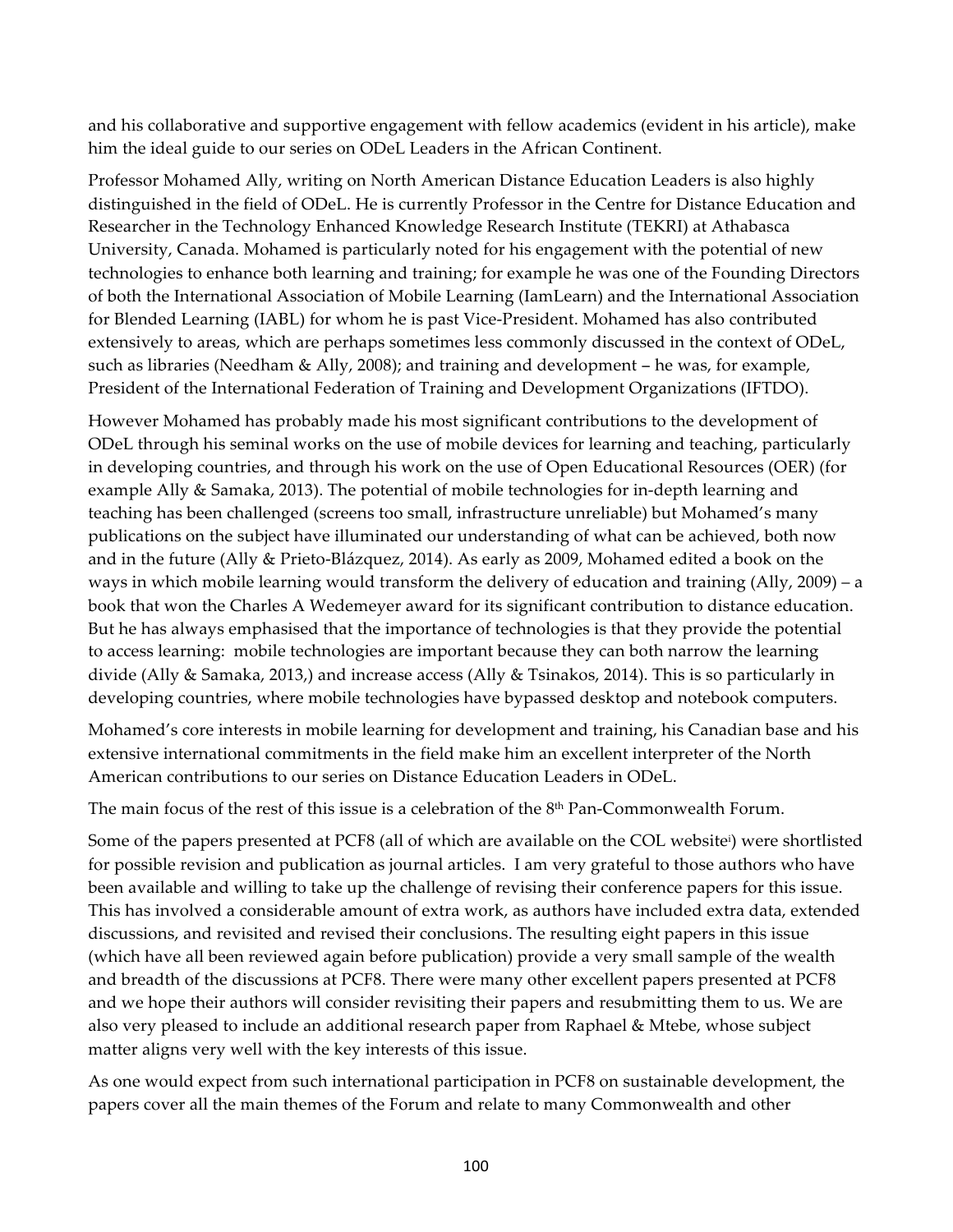countries: Australia, Bangladesh, Ghana, India, Malaysia, Pakistan, Peru, Sri Lanka and Tanzania. In addition, authors come from most of these countries as well as Canada, America, and the UK. This provides a truly international perspective on open and distance learning for development.

Some of the key interests for sustainable development are well illustrated in this issue: the importance of teacher education, the creative use of new technologies especially where online access is limited, and the need for appropriate support and mediation, whether for teachers or learners.

The need for contextualised and localised support to transform pedagogic practice and make it more interactive is emphasised by Wolfenden, Cross & Henry from the Open University UK in their study of the use of a MOOC (Massive Open Online Course) for supporting the professional development of teachers across seven states in India. A MOOC on teacher education, developed by the collaborative TESS-India (Teacher Education through School-based Support) was successful in attracting over 40,000 registrations and gained more than a 50% completion rate — which is extremely unusual for MOOCs generally. Some of the key elements that supported this success were contextualisation; for example, after the first iteration, the MOOC was presented in Hindi as well as English.

Professional development for teachers is also the focus of our second research paper, from Sri Lanka, by Karunanayaka, Naidu, Rajendra and Ratnayake. The authors argue that most reflective practice for teachers is left to chance and should instead be carefully designed within relevant structures and support. They illustrate the use of Scenario Based Learning (SBL) within resources based on OER so that these can foster the growth of Open Educational Practices (OEP). These results were achieved through the use of an online professional development course provided by CEMCA (Commonwealth Educational Media Centre for Asia).

One of our case studies is also particularly concerned with teacher development. Stutchbury & Woodward examine the potential of video to support the professional judgement and development of teachers as well as aiding reflection on their performance. Their wide ranging case studies (India, Bangladesh, Ghana, Peru) illustrate the ways in which different types of videos can encourage change and development.

The context of learning for students, rather than teachers, is also emphasised in these papers: Mnubi from Tanzania reports on how democratically elected gender-sensitive student councils in schools played an important role in increasing young people's (and especially girls') self-confidence and selfesteem. This also led to lower attrition rates and a strengthening of school governance. Students felt able to report if their teacher did not turn up for scheduled classes or if they turned up drunk!

Students' experience is also of prime importance in the study from Jha, Ghatak & Mahendiran at the National Institute of Open Schooling in India (NIOS). This is a rare tracer study of students who had successfully completed their studies at NIOS and demonstrates not only the profile of students who enrolled (not as many seriously marginalised groups as had been hoped), but also how NIOS has enabled many former students to continue into further education or employment. It also illustrates the gender disparities in relation to those who were employed (fewer women than men) and those were involved in further education.

The creative use of new technologies for Learning for Development was a key theme for PCF8 and this issue of *JL4D* illustrates some of these innovations. Colleagues from OUM for example,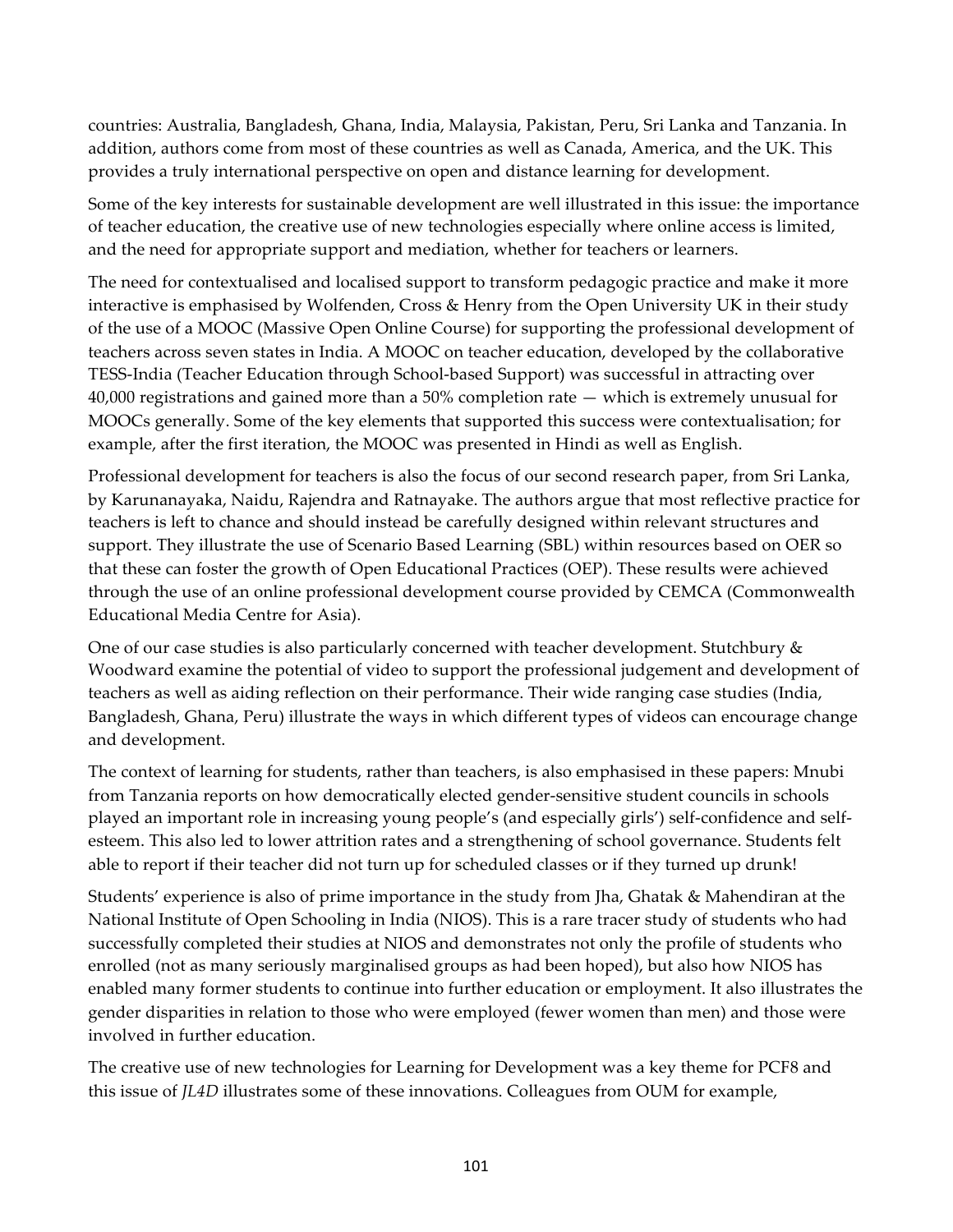demonstrate how assessment managed through their new QBank examination system can make OUM more efficient and effective in Malaysia, as well as ensure the quality of their examination processes (Yusof, Lim, Png, Abd Khatab, & Dharam Singh). In another context, Ally, Balaji, Abdelbaki & Cheng emphasise the importance of mobile learning in Pakistan, where Internet access is limited; the use of "Aptus" – a local server designed by  $COL^{\text{ii}}$  – can transform learners' access, interest and performance in learning. Ostashewski, Howell & Dron provide an interesting research study of the "MOOCification" of a particular course in Australia, which is offered as part of a conventional fee paying degree and also as a free MOOC. Perhaps of particular interest is that those paying conventional fees to access the MOOC as part of their course, did not seem to mind that other non-feepaying students were accessing the same material for free.

Our additional research paper, by Raphael & Mtebe from Tanzania, relates to all the above concerns – especially teacher development and the use of new technologies. There has, for example, been very little uptake of educational technologies in the classroom in Tanzania despite their inclusion in preservice training programmes. The study examines teachers' self-efficacy beliefs and the factors that are hindering usage, which include lack of support and perceived ease of use.

These papers, while providing only a small sample of discussions at PCF8, illustrate some of the core themes of the Forum. It is also particularly rewarding to see how the papers relate so closely to the UN Sustainable Development Goal 4: "Ensure inclusive and quality education for all and promote lifelong learning"<sup>iii</sup>. Enrolment in primary education may have reached 91% but 57 million children remain out of schooliv and targets for secondary and further education are much lower.

Critical to meeting these goals is the availability of well-qualified teachers. Four of our papers are particularly engaged with the training and development of teachers in these contexts (Wolfenden et al; Karunanayaka et al; Raphael & Mtebe; Stuchbury & Woodward). Students' experience, especially greater gender equality, are also essential, as evidenced by Mnubi and Jha et al. The creative use of new technologies will be essential in finding solutions (Ostashewski et al, Yusof et al, Ally et al). In addition, our feature on Leaders in Distance Education illustrates the role these leaders have played in furthering our understanding, capabilities and capacity to address the issues raised.

Pan-Commonwealth Forums<sup>v</sup> (PCFs) take place every three years and their location rotates around Commonwealth Countries. This issue of *JL4D* celebrates the success of PCF8, organised in collaboration with Open University Malaysia, and the rich debates that were stimulated. We are very pleased to celebrate PCF8's success in this issue.

### **Anne Gaskell**

Chief Editor, *Jl4D*

### **References**

Ally, M. (Ed.). (2009). *Mobile learning: Transforming the delivery of education and training.* Edmonton Athabasca University Press. Retrieved from http://www.aupress.ca/index.php/books/120155

Ally, M., &, Samaka, M. (2013). Open education resources and mobile technology to narrow the learning divide. *International Review of Research in Open and Distributed Learning, 14*(2) 14-27.